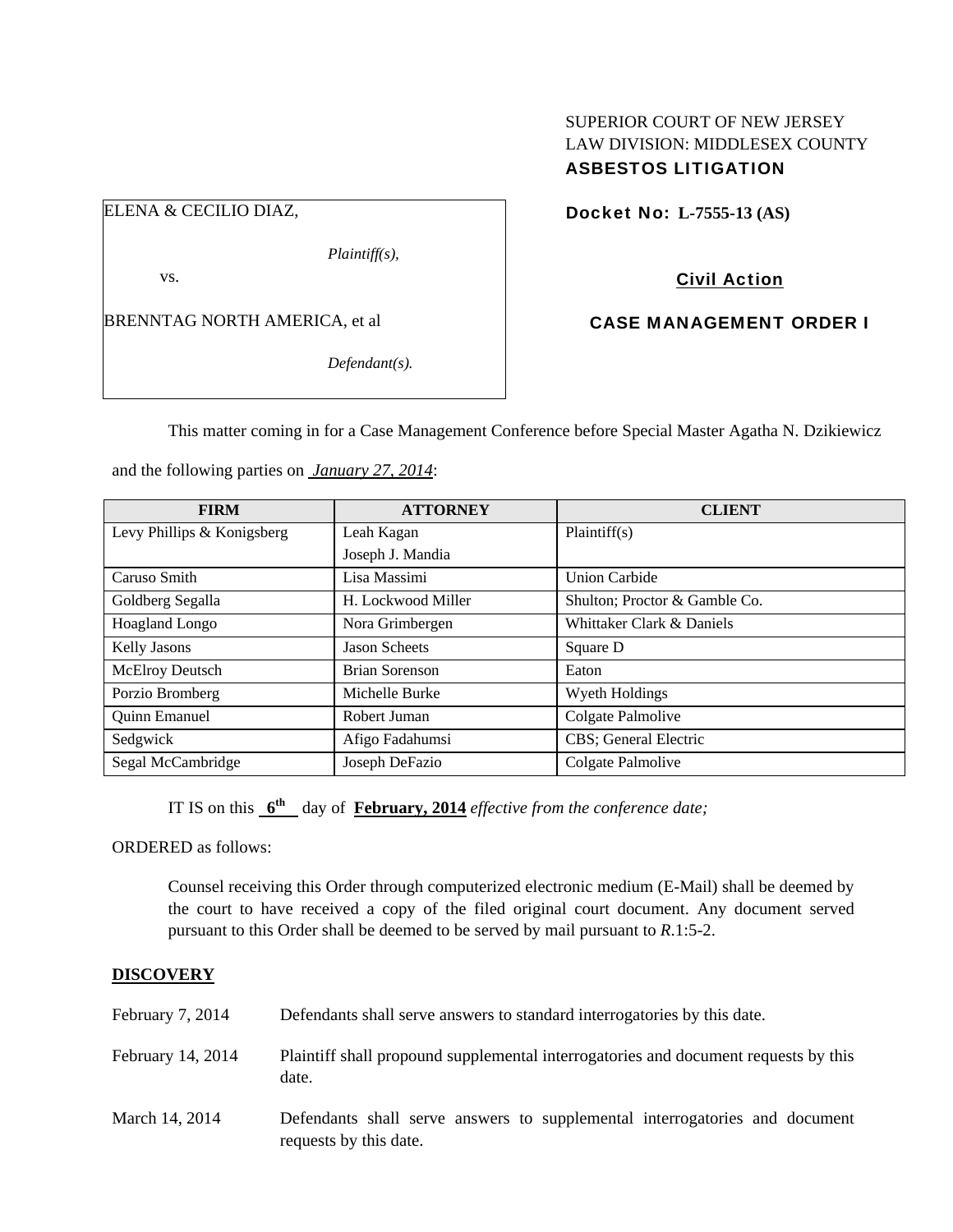| February 14, 2014 | Defendants shall propound supplemental interrogatories and document requests by<br>this date.                                                                                                               |
|-------------------|-------------------------------------------------------------------------------------------------------------------------------------------------------------------------------------------------------------|
| March 14, 2014    | Plaintiff shall serve answers to supplemental interrogatories and document requests<br>by this date.                                                                                                        |
| April 15, 2014    | Fact discovery, including depositions, shall be completed by this date. Plaintiff's<br>counsel shall contact the Special Master within one week of this deadline if all fact<br>discovery is not completed. |
| April 15, 2014    | Depositions of corporate representatives shall be completed by this date.                                                                                                                                   |

## **EARLY SETTLEMENT**

April 21, 2014 Settlement demands shall be served on all counsel and the Special Master by this date.

### **SUMMARY JUDGMENT MOTION PRACTICE**

- April 25, 2014 Summary judgment motions shall be filed no later than this date.
- May 23, 2014 Last return date for summary judgment motions.

### **MEDICAL DEFENSE**

| February 14, 2014 | Any defendant wishing to present a medical defense shall advise all counsel of its<br>intention by entering a Notice of Appearance of Defense Medical Counsel by this<br>date. Any defendant who does not file such an appearance by this date may be<br>foreclosed from asserting a medical defense. |
|-------------------|-------------------------------------------------------------------------------------------------------------------------------------------------------------------------------------------------------------------------------------------------------------------------------------------------------|
| February 28, 2014 | Plaintiff shall serve medical expert reports by this date.                                                                                                                                                                                                                                            |
| February 28, 2014 | Plaintiff is to arrange for the transfer of pathology specimens and x-rays, if any, by<br>this date.                                                                                                                                                                                                  |
| May 30, 2014      | Defendants shall identify its medical experts and serve medical expert reports, if<br>any, by this date.                                                                                                                                                                                              |

### **LIABILITY EXPERT REPORTS**

| April 30, 2014 | Plaintiff shall identify its liability experts and serve liability expert reports or a |
|----------------|----------------------------------------------------------------------------------------|
|                | certified expert statement by this date or waive any opportunity to rely on liability  |
|                | expert testimony.                                                                      |

May 30, 2014 Defendants shall identify its liability experts and serve liability expert reports, if any, by this date or waive any opportunity to rely on liability expert testimony.

\_\_\_\_\_\_\_\_\_\_\_\_\_\_\_\_\_\_\_\_\_\_\_\_\_\_\_\_\_\_\_\_\_\_\_\_\_\_\_\_\_\_\_\_\_\_\_\_\_\_\_\_\_\_\_\_\_\_\_\_\_\_\_\_\_\_\_\_\_\_\_\_\_\_\_\_\_\_\_\_\_\_\_\_\_\_\_\_\_\_\_\_\_\_\_\_\_\_\_\_\_\_\_\_\_\_\_\_\_\_